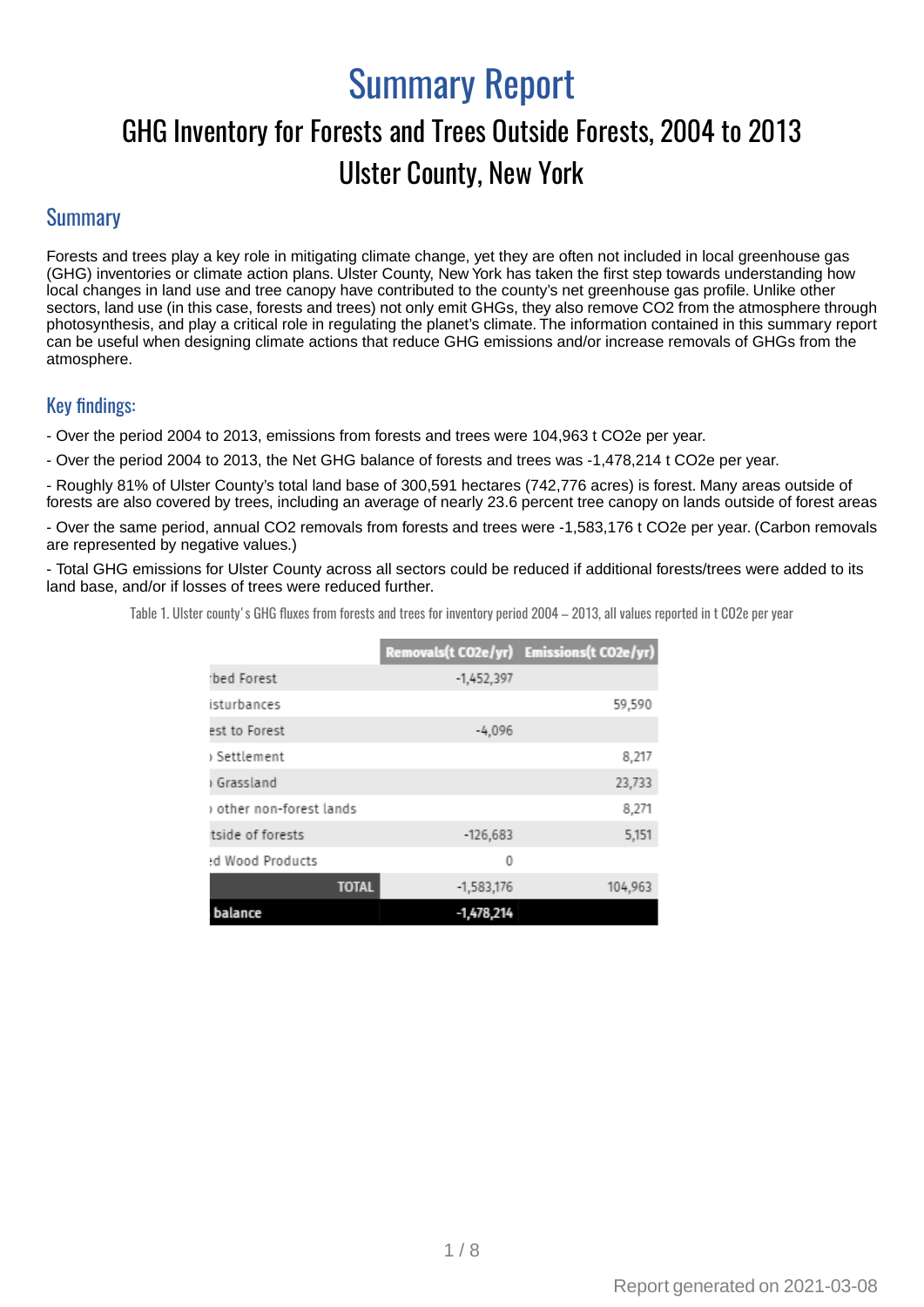## **Data Inputs**

Data used as inputs into the GHG emission and removal calculations are described below.

### Land and Forest Cover

GHG inventories for lands are reported in six "land use" categories which were defined by data on land cover—forest land, grassland, cropland, wetland, settlement and other land (barren, snow, ice). Ulster County's total land base is approximately 300,591 hectares (742,776 acres), with nearly 7.5% Settlement (i.e. developed areas of varying intensity), around 80.8% forest, 7.2% Grassland (which includes hay/pasture, shrub/scrub and other herbaceous cover), 0.9% cropland, 3.2% wetland and 0.3% other land.





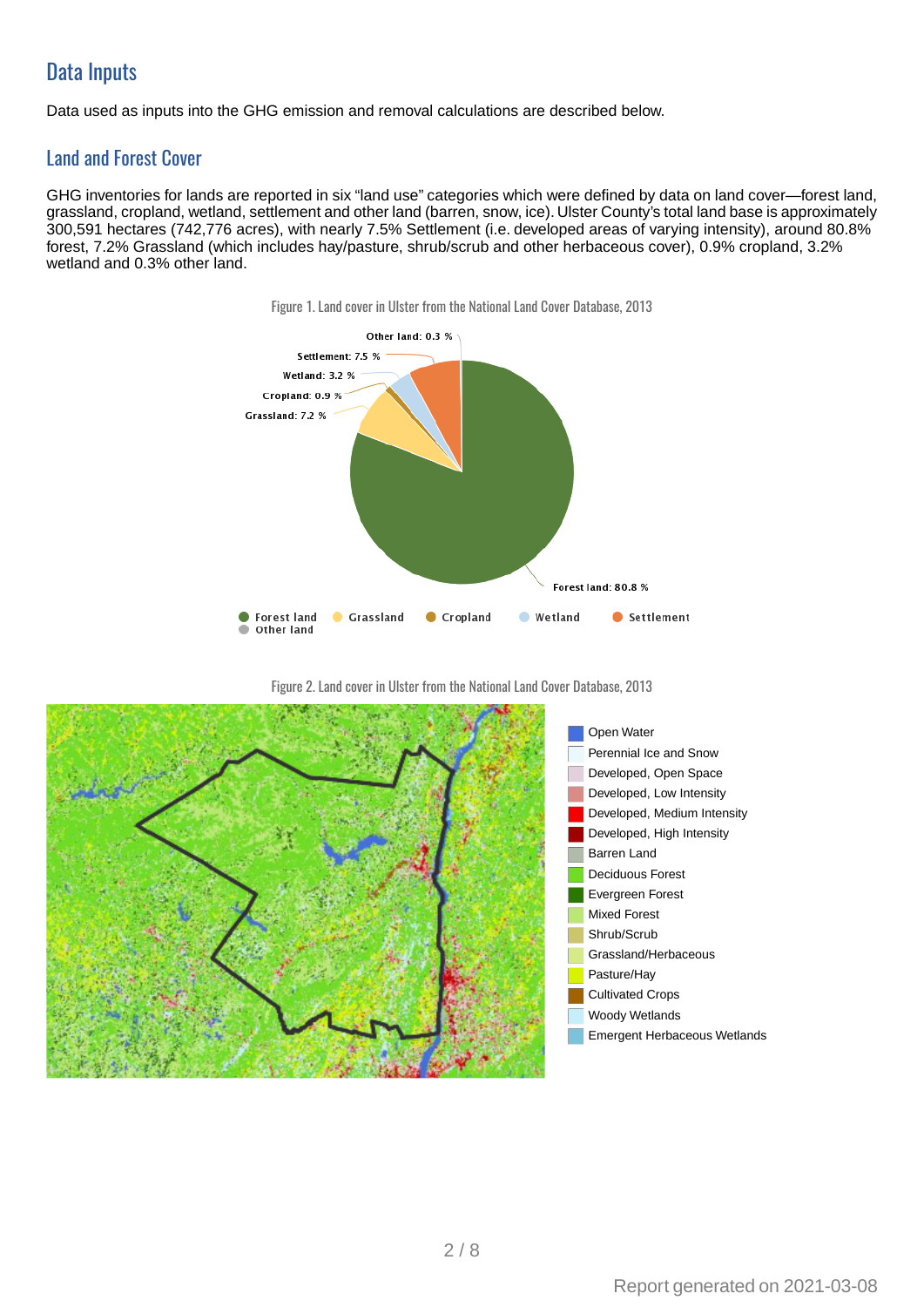### **Forest Cover Change**

Generating GHG estimates requires data not just on areas of land use, but also data on how land use has changed over time. Between 2004 and 2013, the county lost around 1,857 hectares (4,589 acres) of forest land, largely conversion to Grassland. Over the same period, the county gained around 592 hectares (1,463 acres) of forest land, largely from Wetland.





#### **Forest Disturbances**

Over the inventory period 2004 to 2013, forest disturbance from insects was the most significant in Ulster County, affecting 14058.4 hectares (34,739 acres), followed by harvests, which affected 534 hectares (1,320 acres) and fires, which affected 367.1 hectares (907 acres).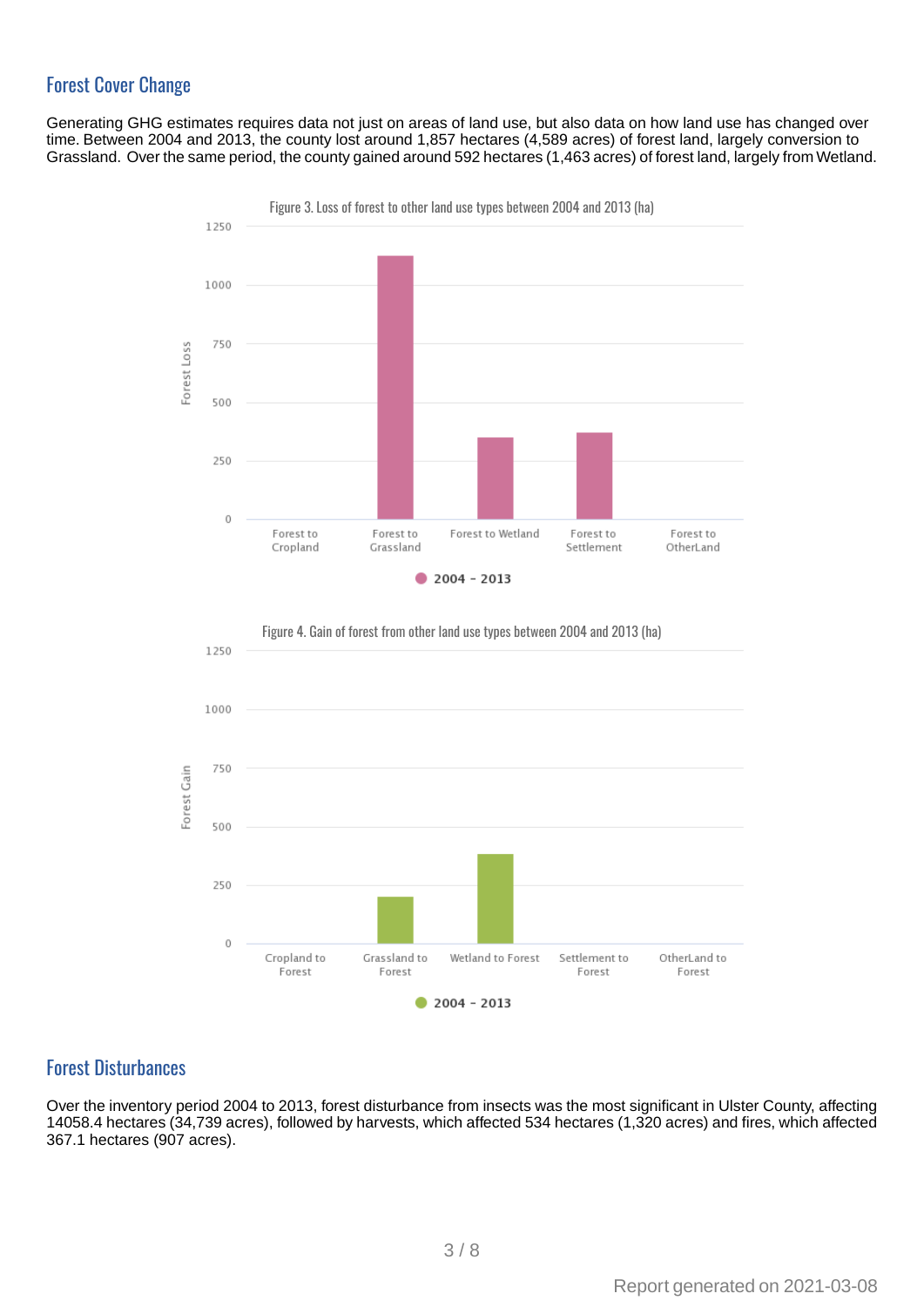#### **Trees Outside Forests**

Figure 5 shows tree canopy captured by the NLCD tree canopy data. (Note that some areas with high tree canopy in Figure 5 overlap with the NLCD forest class shown in Figure 2.)

This data are available only for the years 2011 and 2016. Over this time period, Ulster County had an average of 13,125 hectares (32,432 acres) of tree canopy outside forests. Between 2011 and 2016, 27 hectares per year of tree canopy were lost, for a total of 134 hectares (330 acres) of tree canopy loss over the 5 year period. Most of this loss occurred within the Grassland class.



Figure 5. Tree canopy 2016 (Source: National Land Cover Database)

Figure 6: Average tree canopy (in hectares) and % tree canopy in different non-forest land use categories in Ulster County for the period 2011-2016. Note: bars relate to tree canopy area (left vertical-axis, hectares) and dots are the % tree cover per land use category (right vertical-axis). "Other" category not shown due to very low area.

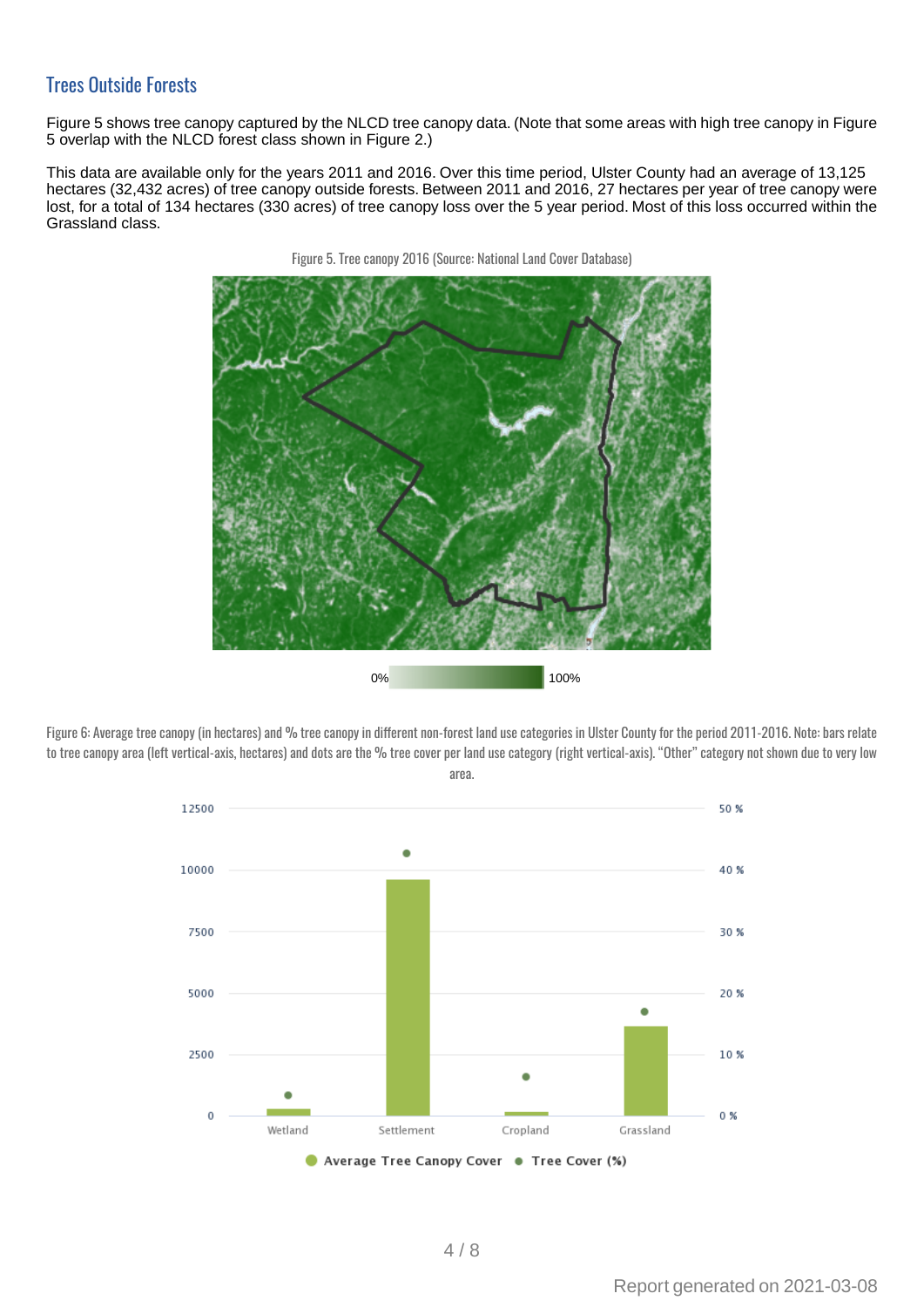Figure 7: Average area of tree canopy loss in different non-forest land use categories in Ulster County over the period 2011 to 2016 (hectares per year). Note: other category not shown due to very low area.

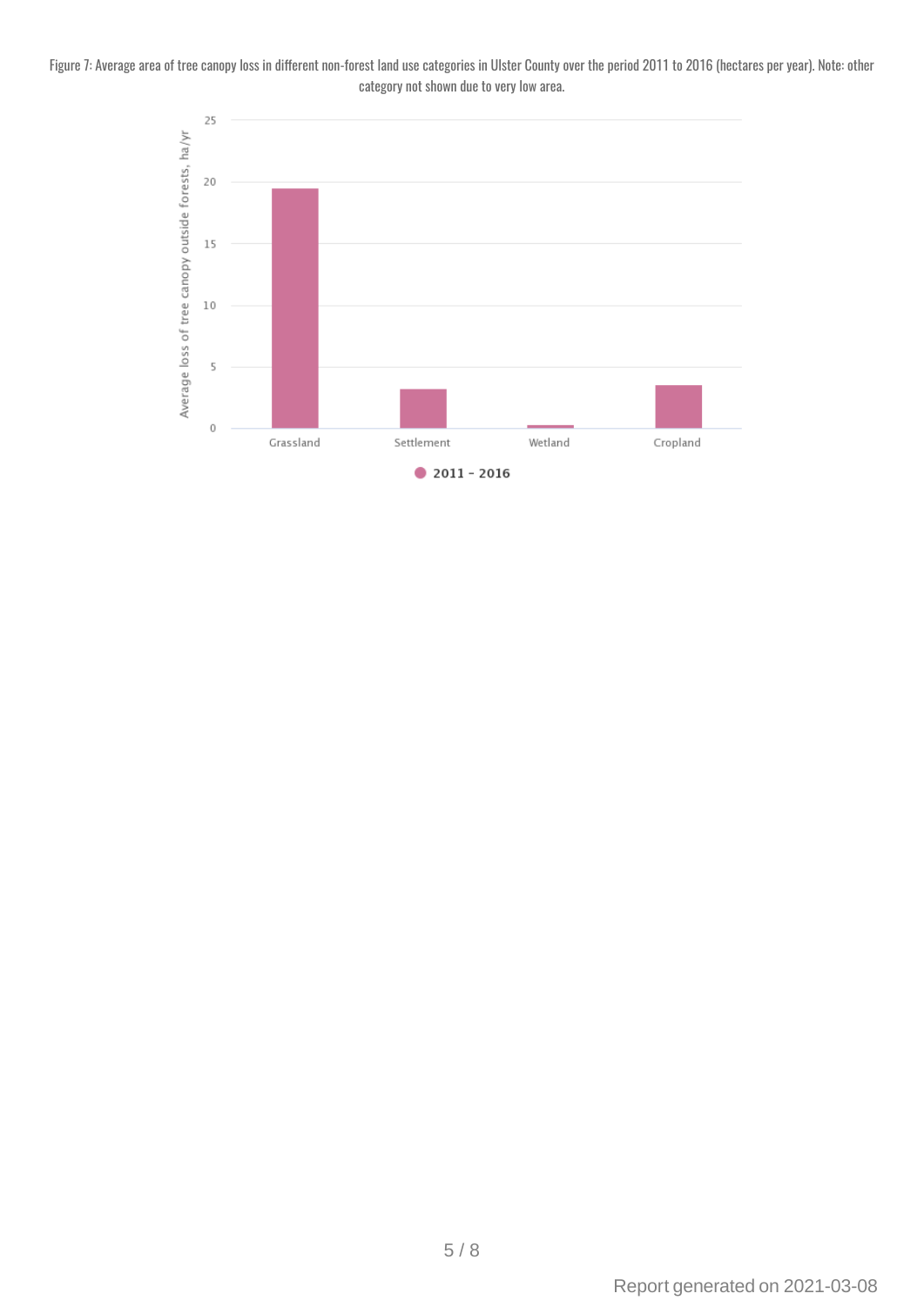## **Land Cover Change Matrix**

Table 2. Full NLCD land cover change matrix for 2004 to 2013. All areas are in hectares.

| 2013: Тор<br>2004: Left         | Deciduous<br>Forest             | Evergreen<br>Forest | Mixed<br>Forest | Woody<br>Wetlands | Cultivated<br>Crops | Pasture/Hay    | Grassland/Herbaceous | Shrub/Scrub | Open<br>Water  | Emergent<br>Herbaceous<br>Wetlands | Developed,<br>Open<br>Space | Developed,<br>Low<br>Intensity  | Developed,<br>Medium<br>Intensity | Developed,<br>High<br>Intensity | Barren<br>Land                            | Perennial<br>Ice/Snow | Total       |
|---------------------------------|---------------------------------|---------------------|-----------------|-------------------|---------------------|----------------|----------------------|-------------|----------------|------------------------------------|-----------------------------|---------------------------------|-----------------------------------|---------------------------------|-------------------------------------------|-----------------------|-------------|
| Deciduous Forest                | 148,906                         | 12                  | 56              | 5                 |                     | 87             | 425                  | 390         | 4              | 8                                  | 151                         | 83                              | 50                                | 12                              | $\overline{2}$                            | $\mathbb O$           | 150,189     |
| Evergreen Forest                | 3                               | 11,860              | 4               | 0.3               | 0                   | $\overline{2}$ | 53                   | 5           | 4              | 0.2                                | 4                           | 5                               |                                   | $0.8\,$                         | 0.2                                       | $\mathbb O$           | 11,944      |
| Mixed Forest                    | 19                              | 15                  | 63,171          |                   | 0.3                 | 5              | 94                   | 50          | 4              | 0.5                                | 11                          | 8                               |                                   |                                 | $\mathbb O$                               | 0                     | 63,385      |
| Woody Wetlands                  | 3                               | $\mathbb O$         | $\theta$        | 18,377            | $\mathbb O$         | 19             | 0.5                  | 0.4         | 49             | 283                                | $22\,$                      | $10\,$                          |                                   |                                 | 0.3                                       | $\mathbb O$           | 18,771      |
| <b>Cultivated Crops</b>         | 0                               | 0                   | 0               | 0.2               | 2,758               | 18             | 0                    | 0           | 0.3            | 1                                  | $\overline{1}$              | 9                               | Q                                 |                                 |                                           | 0                     | 2,808       |
| Pasture/Hay                     | 65                              | 1                   | 9               | 10                | 73                  | 19,377         | 12                   | 57          | $\overline{2}$ | 16                                 | 140                         | 116                             | 62                                | 10                              |                                           | $\mathbb O$           | 19,950      |
| Grassland/Herbaceous            | 51                              | 3                   | 6               |                   | 3                   | 13             | 688                  | 37          | $\overline{3}$ | $\sqrt{2}$                         | $17\,$                      | 23                              | 15                                |                                 | 4                                         | 0                     | 871         |
| Shrub/Scrub                     | 49                              | 0.8                 | 8               | 0.2               | 0                   | 6              | 16                   | 162         | 0.4            | 1                                  | $\overline{2}$              |                                 |                                   | 0.1                             | $\mathbb O$                               | $\mathbb O$           | 253         |
| Open Water                      | 8                               | 5                   |                 | 77                | 0                   | $0.4\,$        | 23                   | 0.3         | 8,518          | 97                                 | 8                           | 3                               | $\overline{2}$                    | 0.4                             | $10\,$                                    | $\mathbb O$           | 8,758       |
| Emergent Herbaceous<br>Wetlands | 8                               | $0.2\,$             |                 | 280               |                     | 72             |                      | 0.3         | $28\,$         | 604                                | $\overline{2}$              |                                 |                                   | 0.5                             | 0.2                                       | $\mathbb O$           | 1,002       |
| Developed, Open<br>Space        | 0                               | 0                   | 0               | $\theta$          |                     | $\theta$       | 0                    | 0           | 0              | $\mathbb O$                        | 15,074                      | 24                              | 83                                |                                 | $\mathbb O$                               | $\emptyset$           | 15,188      |
| Developed, Low<br>Intensity     | $\theta$                        | $\mathbb O$         | $\theta$        | 0                 |                     | 0              | $\mathbb O$          | $\mathbb O$ | $\mathbb O$    | $\mathbb O$                        | $\mathbb O$                 | 4,476                           | 35                                | $25\,$                          | $\langle$                                 | $\mathbb O$           | 4,537       |
| Developed, Medium<br>Intensity  | $\theta$                        | $\mathbb O$         | $\theta$        | $\theta$          | $\theta$            | $\overline{0}$ | 0                    | 0           | 0              | $\mathbb O$                        | $\mathbb O$                 | 0                               | 1,463                             |                                 | $\begin{smallmatrix} 0 \end{smallmatrix}$ | 0                     | 1,467       |
| Developed, High<br>Intensity    | 0                               | $\mathbb O$         | $\theta$        | $\theta$          |                     | $\theta$       | $\overline{0}$       | $\mathbb O$ | $\mathbb O$    | $\langle$                          | $\mathbb O$                 | $\theta$                        | $\overline{0}$                    | 566                             | $\langle$                                 | $\mathbb O$           | 566         |
| Barren Land                     | 3                               | $\mathbb O$         | 0               | 0                 | 0.9                 |                |                      | 0           | $10\,$         | 0.3                                | 8                           | 13                              | 22                                | 6                               | 839                                       | 0                     | 908         |
| Perennial Ice/Snow              | $\begin{matrix} 0 \end{matrix}$ | $\mathbb O$         | $\theta$        | 0                 | $\mathbb{O}$        | $\mathbf 0$    | $\mathbf 0$          | $\mathbb O$ | $\mathbb O$    | $\mathbb O$                        | $\mathbb O$                 | $\begin{matrix} 0 \end{matrix}$ | $\begin{matrix} 0 \end{matrix}$   | $\begin{matrix} 0 \end{matrix}$ | $\mathbb O$                               | $\mathbb O$           | $\mathbf 0$ |
| Total                           | 149,115                         | 11,897              | 63,261          | 18,750            | 2,839               | 19,601         | 1,314                | 702         | 8,623          | 1,012                              | 15,446                      | 4,775                           | 1,760                             | 642                             | 858                                       | $\bf{0}$              | 0           |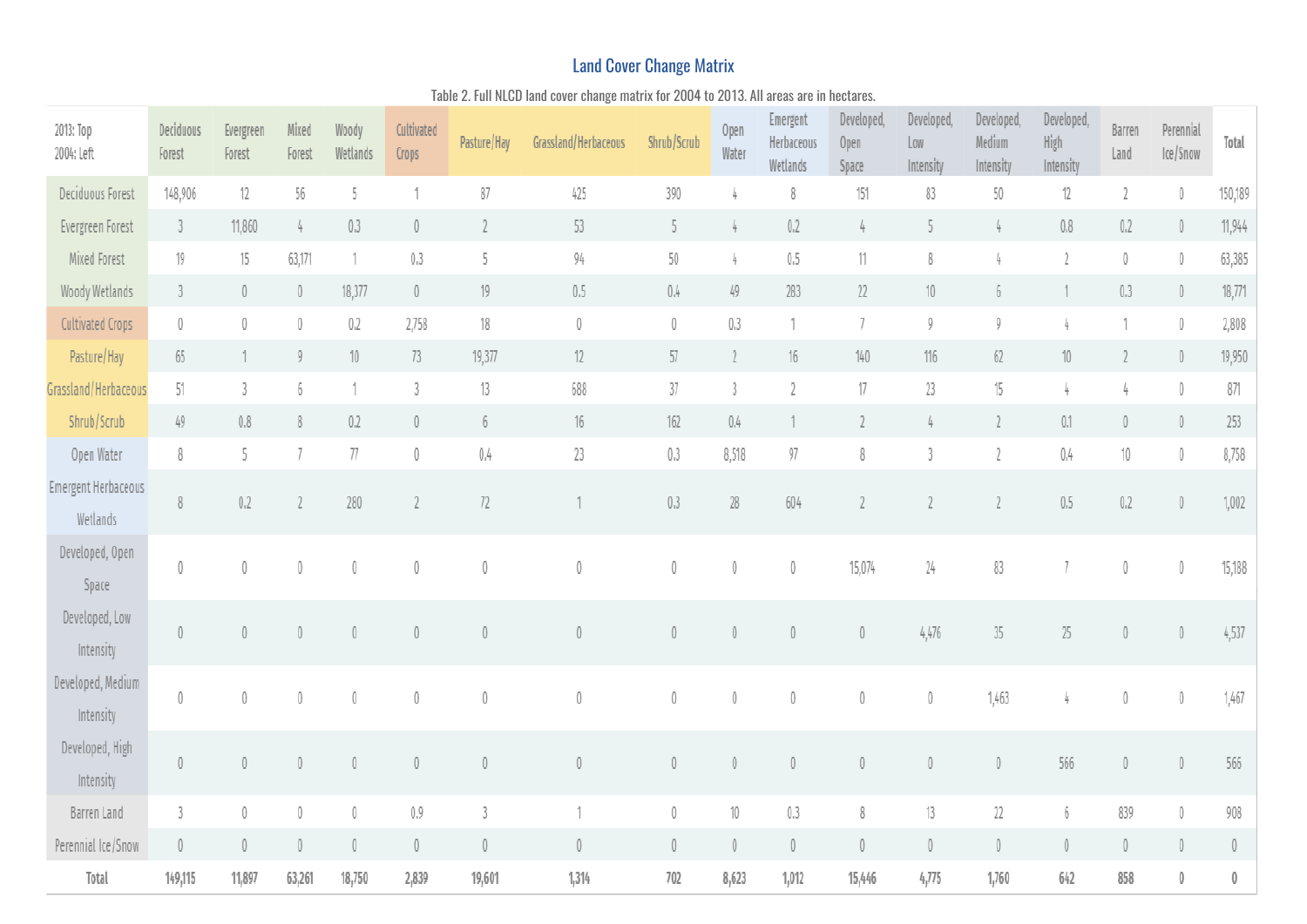#### Table 3. Simplified land cover change matrix for 2004 to 2013.All areas are in hectares.

| 2013: Тор<br>2004: Left | Forest Land | Cropland | Grassland | Wetland | Settlement | Other Land | Total   |
|-------------------------|-------------|----------|-----------|---------|------------|------------|---------|
| rest Land               | 242,431     |          | 1,129     | 352     | 372        | 2          | 244,288 |
| opland                  | 0.2         | 2,758    | 18        | ×,      | 29         |            | 2,808   |
| <b>assland</b>          | 203         | 76       | 20,370    | 24      | 395        | 6          | 21,073  |
| etland                  | 386         |          | 96        | 9,247   | 19         | 10         | 9,760   |
| ettlement               | 0           | $\circ$  | 0         | $\circ$ | 21,757     | $\circ$    | 21,757  |
| ther Land               | 3           | 0.9      | 5         | 11      | 50         | 839        | 908     |
| <b>stal</b>             | 243.023     | 2,839    | 21,617    | 9.635   | 22,622     | 858        | 0       |

#### **Emission and Removal Factors**

A summary of the emission and removal factors used in the calculations is provided in Table 4.

|                                      | <b>Emission</b><br><b>Factor (t</b><br>C/ha) | <b>Removal</b><br><b>Factor</b> (t<br>C/ha/yr) |
|--------------------------------------|----------------------------------------------|------------------------------------------------|
| <b>Forest Change</b>                 |                                              |                                                |
| Deforestation                        |                                              |                                                |
| <b>To Cropland</b>                   | 39.31                                        |                                                |
| To Grassland                         | 51.54                                        |                                                |
| <b>To Settlement</b>                 | 54.13                                        |                                                |
| <b>To Wetland</b>                    | 57.01                                        |                                                |
| To Other                             | 76.42                                        |                                                |
| Reforestation (Non-Forest to Forest) |                                              | $-1.88$                                        |
| <b>Forest Remaining Forest</b>       |                                              |                                                |
| Undisturbed                          |                                              | $-1.74$                                        |
| Disturbed                            |                                              |                                                |
| Fire                                 | 28.35                                        |                                                |
| Insect/Disease                       | 6.88                                         |                                                |
| Harvest/Other                        | 73.17                                        |                                                |
| <b>Trees Outside Forest</b>          |                                              |                                                |
| Tree canopy loss                     | 94.80                                        |                                                |
| Canopy maintained/gained             |                                              | $-2.63$                                        |

#### **Harvested Wood Products**

Harvested wood products (HWP) temporarily store carbon from the forest ecosystem as the wood goes through a series of production processes and end-uses, with eventual disposal (and emission to the atmosphere). The delay represents a net benefit to the atmosphere. The period of storage varies from long-lived solid wood products that remain in use for long periods of time to products that are quickly disposed of in landfills.

In the web tool, the HWP Calculator tracks carbon in harvested wood through four different "fates," from harvest to timber products to primary wood products to end-use to disposal, applying best estimates for product ratios and half-lives at each stage. Based on user inputs entered about annual harvest volumes in Ulster County, the change in the harvested wood pool over the inventory period 2004 to 2013 is estimated as 0 t CO2e per year.